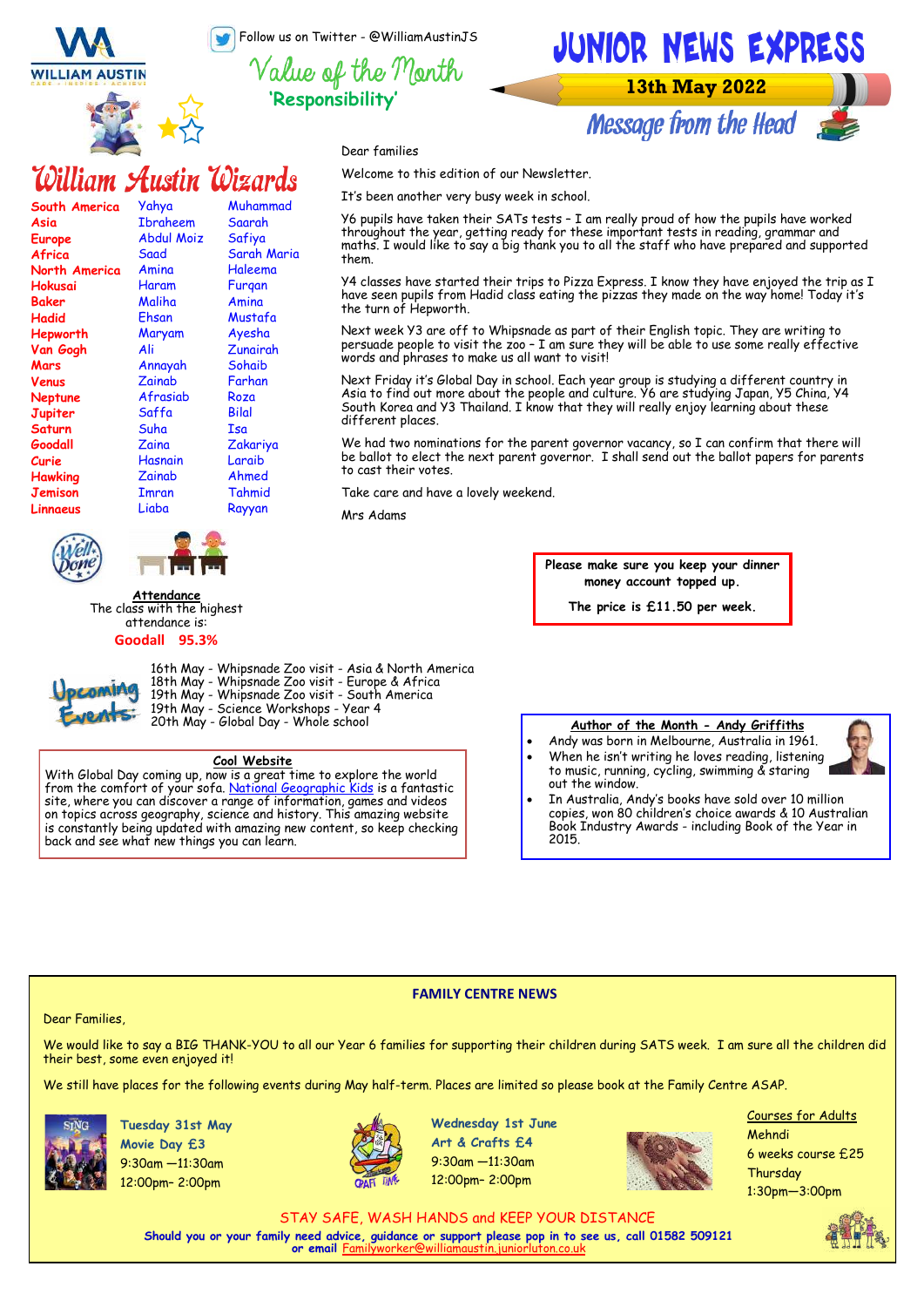| Take a look at this week's <b>WOW Work!</b>                                                                                                                                                                                                                                                                                                                                                                                                                                                                                                                           | To know how winight were toled in Roman Firmer                                                                                                                                                                                                                                                                                                                                                                                                                                                                                                                                                                                                                                                                                                                                                                                                                                                                                                                                                                                                                                                                                                                       |
|-----------------------------------------------------------------------------------------------------------------------------------------------------------------------------------------------------------------------------------------------------------------------------------------------------------------------------------------------------------------------------------------------------------------------------------------------------------------------------------------------------------------------------------------------------------------------|----------------------------------------------------------------------------------------------------------------------------------------------------------------------------------------------------------------------------------------------------------------------------------------------------------------------------------------------------------------------------------------------------------------------------------------------------------------------------------------------------------------------------------------------------------------------------------------------------------------------------------------------------------------------------------------------------------------------------------------------------------------------------------------------------------------------------------------------------------------------------------------------------------------------------------------------------------------------------------------------------------------------------------------------------------------------------------------------------------------------------------------------------------------------|
| - <sup>22</sup> Yes Lewis Lis<br>literance in the art or being the                                                                                                                                                                                                                                                                                                                                                                                                                                                                                                    | Roman take file                                                                                                                                                                                                                                                                                                                                                                                                                                                                                                                                                                                                                                                                                                                                                                                                                                                                                                                                                                                                                                                                                                                                                      |
| Our Value & Hindreys<br>those ties what you know street throbes<br>A has join in on iron<br>a could write show<br>. What here tind means<br>When senators was likely to you.<br>. When you were MAD to sprague<br>andy structures consider a potential, three political the chronic colors<br>Lots And Mines<br>woon is here the even or the to<br>let also who wish man-<br>Which someone was high to me?<br>bick was the ground a work because of divisi on<br>for the department of the field of the state of<br>M. A. Life on T.<br>ane had to company<br>Be Kind | The Roman Aunishments were designed a be harsh to province fearly<br>from committing world. Rich and four people were beaded disgeratifor<br>elample, Roman waters horeorly fat to death for the crime optichon, with the<br>bere never musical Stanze were purished much more harthly than robby.<br>(he<br>T <sub>h</sub> <sub>8</sub><br>Romer<br>Kethan<br>Court<br>The Roman laws workhast There here no fulice in Roman time for initial<br>So people had to be carefull and hore coughs by normal people and taken to<br>not anywhay wrongshee objectively low time counts they would be beled pulley<br>have to obey the leart or not quilty by the lukes or lucy say by<br>he Roman lawfund called the ideas und long a late to could asked in himila<br>In table of They Showed what I could possed evidence to help defend<br>orbinary Roman feeple Should backeonsolver. They were incent with fronte.<br>I was able hard for didleren acame quilty Latt like they. In count<br>they had a been then bythot at blood the can diedenly give you a trath<br>Ruskhoed<br>What else can you tell we<br>about the buper of course<br>caunted? Crimer in Roman |
| Inaaya (North America)                                                                                                                                                                                                                                                                                                                                                                                                                                                                                                                                                | Conditioning was the worse pershand<br>could be sachingkilling,<br>not obeging the pingotechilisterance is consed matimum pain<br>and humilination, it involved being<br>following tracter , lieune to<br>neited to a cross through your woll                                                                                                                                                                                                                                                                                                                                                                                                                                                                                                                                                                                                                                                                                                                                                                                                                                                                                                                        |
| To describe by estanding Head.                                                                                                                                                                                                                                                                                                                                                                                                                                                                                                                                        | <b>LENEX</b><br>ard help Execution polipping and exile<br>were also hersh surishments. The Romard<br>had many different way 1 to finish                                                                                                                                                                                                                                                                                                                                                                                                                                                                                                                                                                                                                                                                                                                                                                                                                                                                                                                                                                                                                              |
|                                                                                                                                                                                                                                                                                                                                                                                                                                                                                                                                                                       | seople by Leach or toochange.<br>Ali (Van Gogh)                                                                                                                                                                                                                                                                                                                                                                                                                                                                                                                                                                                                                                                                                                                                                                                                                                                                                                                                                                                                                                                                                                                      |



*Hashim (Saturn)*



 *Hassaan (Linnaeus)*

bite of call

elpe la 3 ũ.

### **Year 6 African Drumming**

In our African Drumming workshop, we had to learn about the history of African drums and about the culture of Ghana. We also had the opportunity to play the drums that had been brought in by our drumming teacher. In addition to this, we had also learnt some of the rhythms, such as the call and response chant. In my opinion, the best part of this workshop had to be playing the call and response and learning the different rhythms. This workshop must of have been the best one that we have had in a while! *Hiba (Goodall)*



### **JLT**

We are looking forward to celebrating the Queen's Platinum Jubilee in a few weeks. To celebrate the Queen being the ruler of the UK for 70 years, ABM catering will be running a competition to make their own Jubilee bunting. This competition will run until the 16th May. You can use anything to create the bunting including gluing and sticking. We hope to see some brilliant designs that we will be able to display around the school in celebration. . *Mustafa (Neptune)*

### **Year 3**

This week in Year 3, we have started new units in English and Maths. In English we are looking at persuasive writing and the children are learning how to persuade someone to visit a place. Next week, we will be visiting Whipsnade Zoo to find out what makes it an exciting place for families to visit so we can produce some brand-new leaflets for them. In Maths, we have started looking at telling the time. You can support your child with this by asking them to tell you what the time is as often as possible. In Science, we are still thinking about what makes a plant grow and we are looking forward to seeing what the children who attend gardening club grow for us. *Miss Thingsaker & the Year 3 team*

**Year 4**

This week in Year 4, we have started new units in English and Maths. In English we are looking at newspaper writing and the children are learning about the structure and features of a newspaper. In maths, we are learning all about money: how to convert between pounds and pence and adding and subtracting money too. Some classes have already enjoyed an exciting trip to Pizza Express to learn how to make their own pizzas to enrich their future DT topic of food. In Science, we are looking forward to a Science workshop with exciting activities all about forces. Please continue to support children with their reading and homework at home. *Mr Patel and the Year 4 team*

### **Year 5**

Year 5 are moving onto writing subverted fairy tales in English this week, we've been telling some tall tales so be sure to ask the children all about them. In Maths, we are continuing our work on decimals and in Science we are investigating reversible and irreversible changes. Mars class has enjoyed learning survival skills with Andy Peck in the Willow Garden and this week we filtered our own water! Thank you for encouraging your child with TTRS this week, we fought hard against Riverbank but we must keep playing. Thank you for your support. *Mrs Hussain and the Year 5 Team*

#### **Year 6**

Year 6 teachers are very proud of all the children in their classes. This week they have worked carefully and studiously on their SATs exams to demonstrate all the wonderful learning they've done in their time at William Austin. In music, we are studying African drumming and children had the opportunity to take part in a workshop where they learnt some new percussion skills. Children are thoroughly enjoying our Year 6 class reader, Wonder, and shortly we will be doing some writing linked to the text. Thank you for your continued support. *Mr Gilligan and the Year 6 team.*